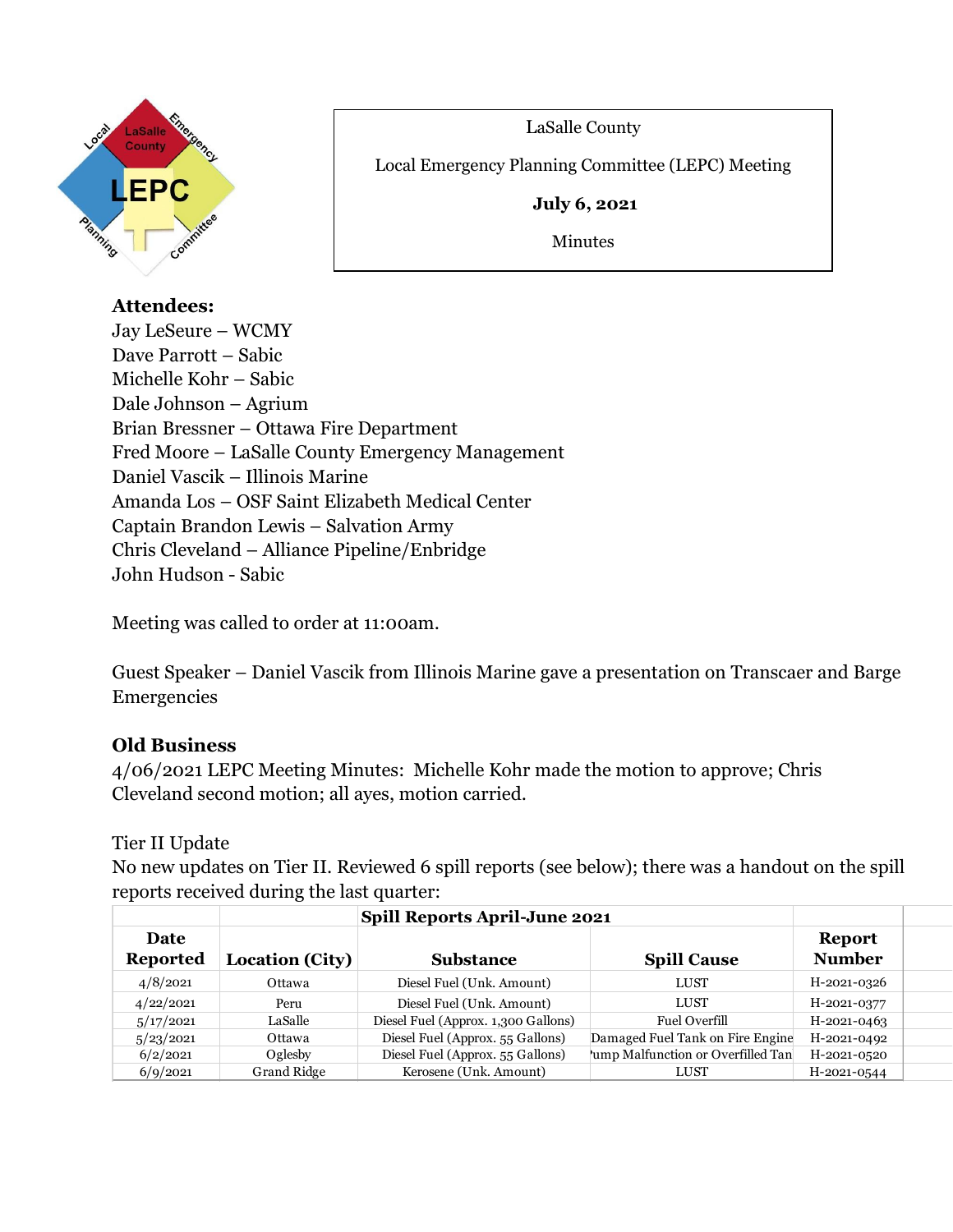|                        |                           | <b>FOIA Requests January-April 2021</b>                                        |                                                                                                                                |                         |  |
|------------------------|---------------------------|--------------------------------------------------------------------------------|--------------------------------------------------------------------------------------------------------------------------------|-------------------------|--|
| <b>Request</b><br>Date | <b>Requestor</b>          | <b>Request Location</b>                                                        | <b>Response</b>                                                                                                                | <b>Response</b><br>Date |  |
| 04/23/21               | <b>USACE</b>              | Coordinates<br>$41^{\circ}19^{\prime}24.05^{\prime\prime}N$ ,<br>89°02'58.91"W | Forwarded on to County Environemtnal Svcs. & Land<br>Use - no history of spills found                                          | 4/26/2021               |  |
| 05/03/21               | SLR International<br>Corp | 2010 E. 1725th Road &<br>2010 Skelgas Road<br>Streator                         | Sent requestor a link to County EMA's Hazardous<br>Materials Spill Report GIS layer and forwarded<br>request on to County ESLU | 5/3/2021                |  |

## There were two FOIA requests received during the 1 st quarter of 2021:

No updates on HMEP grant.

LEPC Support Update – annual support invoices resumed May 2021. Current amounts received and fund balance:

| 2020 No Donations Collected due to COVID-19 Pandemic |             |            |                      |                           |             |  |
|------------------------------------------------------|-------------|------------|----------------------|---------------------------|-------------|--|
|                                                      |             |            |                      |                           |             |  |
| 2021                                                 |             |            |                      |                           |             |  |
|                                                      |             |            |                      |                           |             |  |
| <b>Ransom Fertilizer</b>                             | Small       | \$100.00   | 5/20/2021            |                           |             |  |
| Rosen's                                              | Large       | \$300.00   | 5/24/2021            |                           |             |  |
| IL Cement                                            | Large       | \$300.00   | 5/24/2021            |                           |             |  |
| Meriden Grain                                        | Large       | \$500.00   | 5/27/2021            |                           |             |  |
| Air Products                                         | Medium      | \$200.00   | 5/28/2021            |                           |             |  |
| <b>Remington Seeds LLC</b>                           | Medium      | \$200.00   | 6/3/2021             |                           |             |  |
| <b>Grainco FS</b>                                    | Small $(5)$ | \$500.00   | 6/7/2021             |                           |             |  |
| <b>Northern Partners</b>                             | Large       | \$300.00   | 6/14/2021            |                           |             |  |
| Epsilyte                                             | Large       | \$300.00   | 6/18/2021            |                           |             |  |
| CF Insutries                                         | Large       | \$300.00   | 6/21/2021            |                           |             |  |
| Eakas Corp                                           | Large       | \$300.00   | 6/21/2021            |                           |             |  |
| Tyson                                                | Medium      | \$200.00   | 6/25/2021            |                           |             |  |
| Nanochem                                             | Medium      | \$200.00   | 7/22/2021            |                           |             |  |
| Nanochem                                             | Small       | \$100.00   | 7/22/2021            |                           |             |  |
|                                                      |             |            |                      | <b>Total Expenditures</b> | \$8,283.07  |  |
| Interest Received 8/2019-5/2021                      |             |            | <b>Total Revenue</b> | \$20,950.00               |             |  |
| <b>TOTAL</b> for 2021                                |             | \$3,800.00 |                      | <b>SubTotal Remaining</b> | \$12,666.93 |  |
|                                                      |             |            |                      | <b>Interest Received</b>  |             |  |
|                                                      |             |            |                      | $8/2019 - 5/2021$         | \$1.25      |  |
|                                                      |             |            |                      | <b>TOTAL REMAINING</b>    | \$12,668.18 |  |